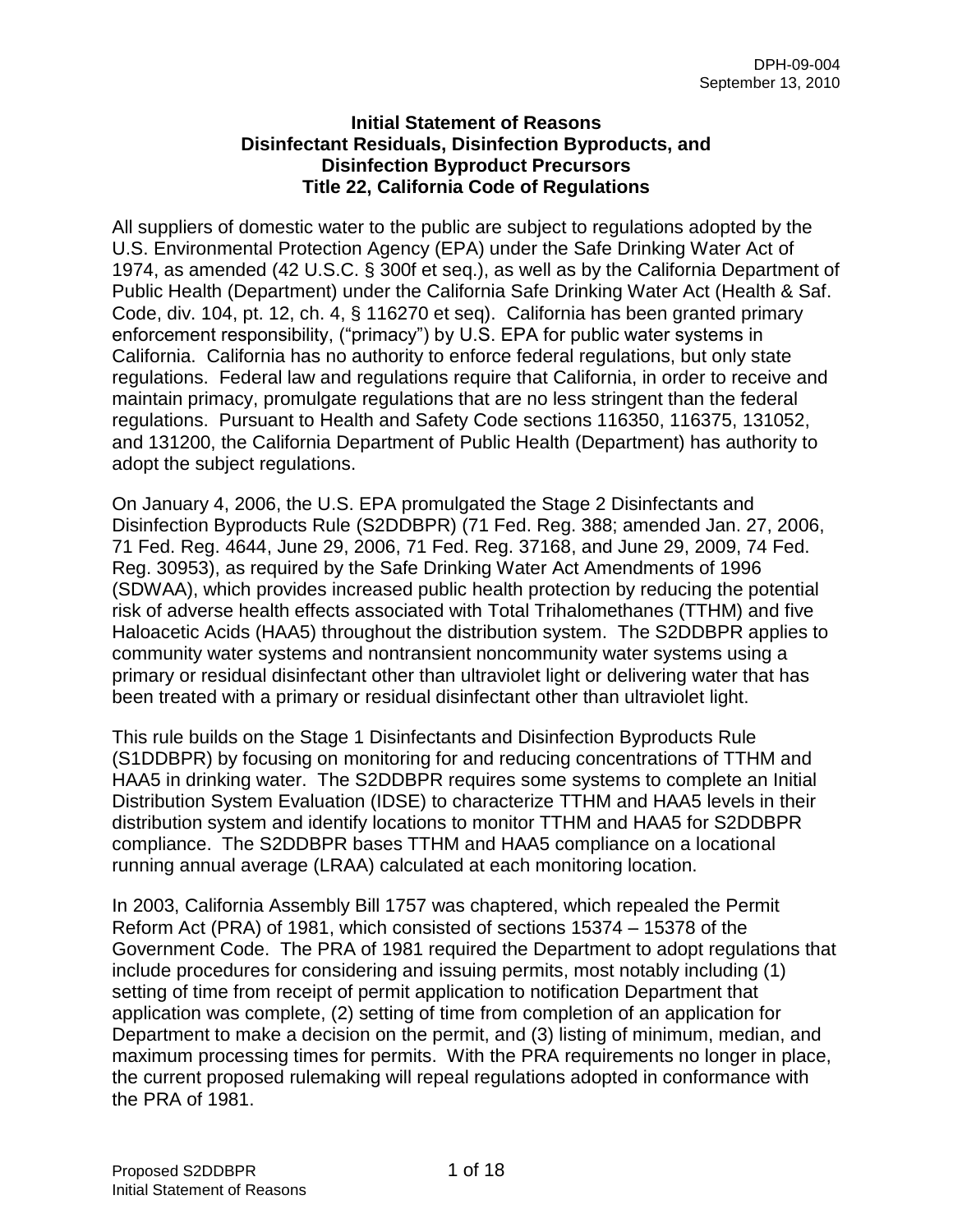On June 17, 2006, and September 1, 2006, the Department's regulations concerning Disinfectants/Disinfection Byproducts in Drinking Water (R-62-00) and Public Notification of Drinking Water Violations (R-59-01) became effective, respectively. As both regulations were in the rulemaking process concurrently, not all of the federal Public Notification Rule (65 Fed. Reg. 25982 (May 4, 2000)) requirements could be included in the Department's public notification regulations. The proposed rulemaking will include the remaining public notification and consumer confidence report requirements from the federal Public Notification Rule that relate to the federal S1DDBPR. The proposed rulemaking will also include, for clarity, a provision from the federal S1DDBPR on monitoring violations.

California currently requires community water systems and nontransient noncommunity water systems to monitor for TTHM and HAA5 in the distribution system, if the water systems (1) treat their water with a chemical disinfectant in any part of the treatment process or (2) provide water containing a chemical disinfectant. (Cal. Code Regs., tit. 22, div. 4, ch. 15.5, § 64530 et. seq).

Pursuant to federal primacy requirements and sections 116350, 116375, 131052, and 131200 of the Health and Safety Code, the Department proposes the below noted changes to title 22. In addition to these changes, the Department proposes a number of non-substantive changes, which are not described in detail below due to their minor nature. The non-substantive changes are to correct capitalization, grammar, punctuation, spacing, and use of acronyms, plurals, and italics; redesignate subsections and paragraphs; update reference to the outdated phrase "California Administrative Code"; and update or delete reference to outdated division, part, chapter, group, article, section, and table numbers.

### **Chapter 1, Article 1**

- Amend section 60001 (Department) to provide an alternate spelling of "Department" used in new and revised regulations and update the name of the state regulating agency.
- Amend section 60003 (Director) to update the name of the state regulating agency.

### **Chapter 1, Article 2**

Adopt article 2 (Monitoring and Reporting Requirements – Scope) and section 60098 (Monitoring and Reporting Requirements) to clarify what regulatory requirements are included in section 116275(c)(3) as monitoring and reporting violations.

### **Chapter 4, Article 3**

• Repeal section 60430 (Processing Time) to conform to the repeal of the PRA of 1981.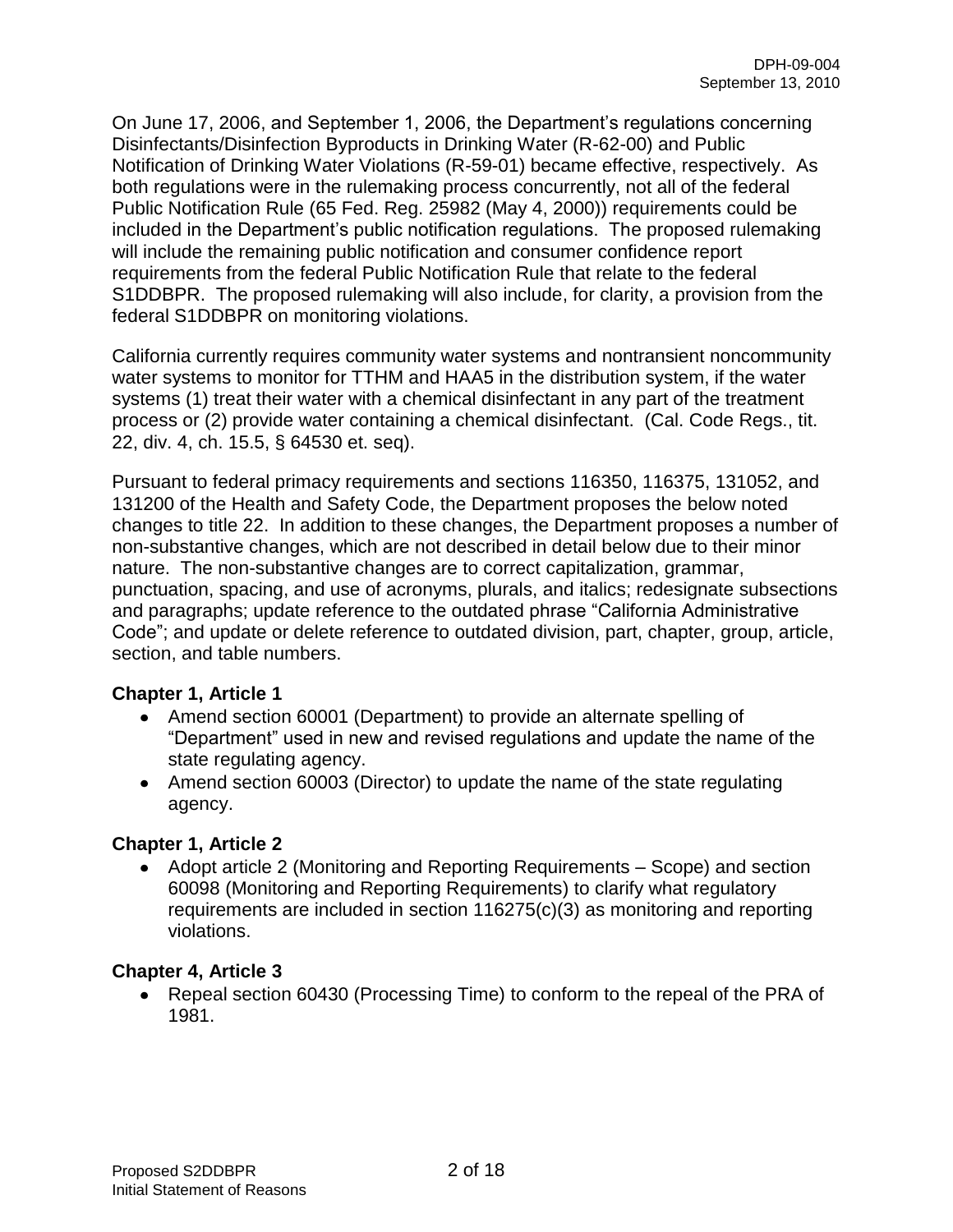## **Chapter 13, Article 3**

- Amend section 63790 (Examination Scheduling and Application Processing) to conform to the repeal of the PRA of 1981 and provide a title that is more descriptive and appropriate for the section.
- Amend section 63835 (Certification and Renewal Application Processing) to conform to the repeal of the PRA of 1981, clarify existing language, and provide a title that is more descriptive and appropriate for the section.

## **Chapter 14, Article 1**

- Amend section 64001 (Water Permit Application) to conform to the repeal of the PRA of 1981 and establish permit submittal requirement for a permit or amended permit.
- Repeal section 64002 (Processing Time) to conform to the repeal of the PRA of 1981 and delete obsolete language.

## **Chapter 14, Article 3**

- Amend section 64211 (Permit Requirement) to conform to the repeal of the PRA of 1981.
- Amend section 64213 (Chemical Quality Monitoring) to update a reference to approved analytical methods for volatile organic chemical analysis.

## **Chapter 14, Article 4**

- Amend section 64252 (Primacy Delegation Application) to (1) require Local Primacy Agencies (LPAs) to include in their application (a) the compliance status of water systems with chapter 15.5 and (b) an annual workplan, (2) delete obsolete language, and (3) conform to the repeal of the PRA of 1981.
- Amend section 64254 (Permits) to require LPAs to include compliance with chapter 15.5 during permit issuance.
- Amend section 64256 (Sampling and Monitoring) to ensure LPAs require water systems to comply with monitoring requirements of chapter 15.5.
- Amend section 64257 (Reporting) to require LPAs to report compliance of water systems with chapter 15.5.
- Amend section 64258 (Enforcement) to require LPAs to enforce chapter 15.5.

# **Chapter 15, Article 1**

- Adopt sections 64400.05 (Combined Distribution System), 64400.29 (Consecutive System), 64400.36 (Dual Sample Set), 64400.41 (Finished Water), 64400.66 (Locational Running Annual Average or LRAA), 64400.90 (Operational Evaluation Levels or OEL), 64402.30 (Wholesale System) to add necessary definitions.
- Amend section 64400.45 (GAC10) to revise the definition of GAC10 and clarify the monitoring frequency.
- Adopt 64400.46 (GAC20) to add a necessary definition and clarify the monitoring frequency.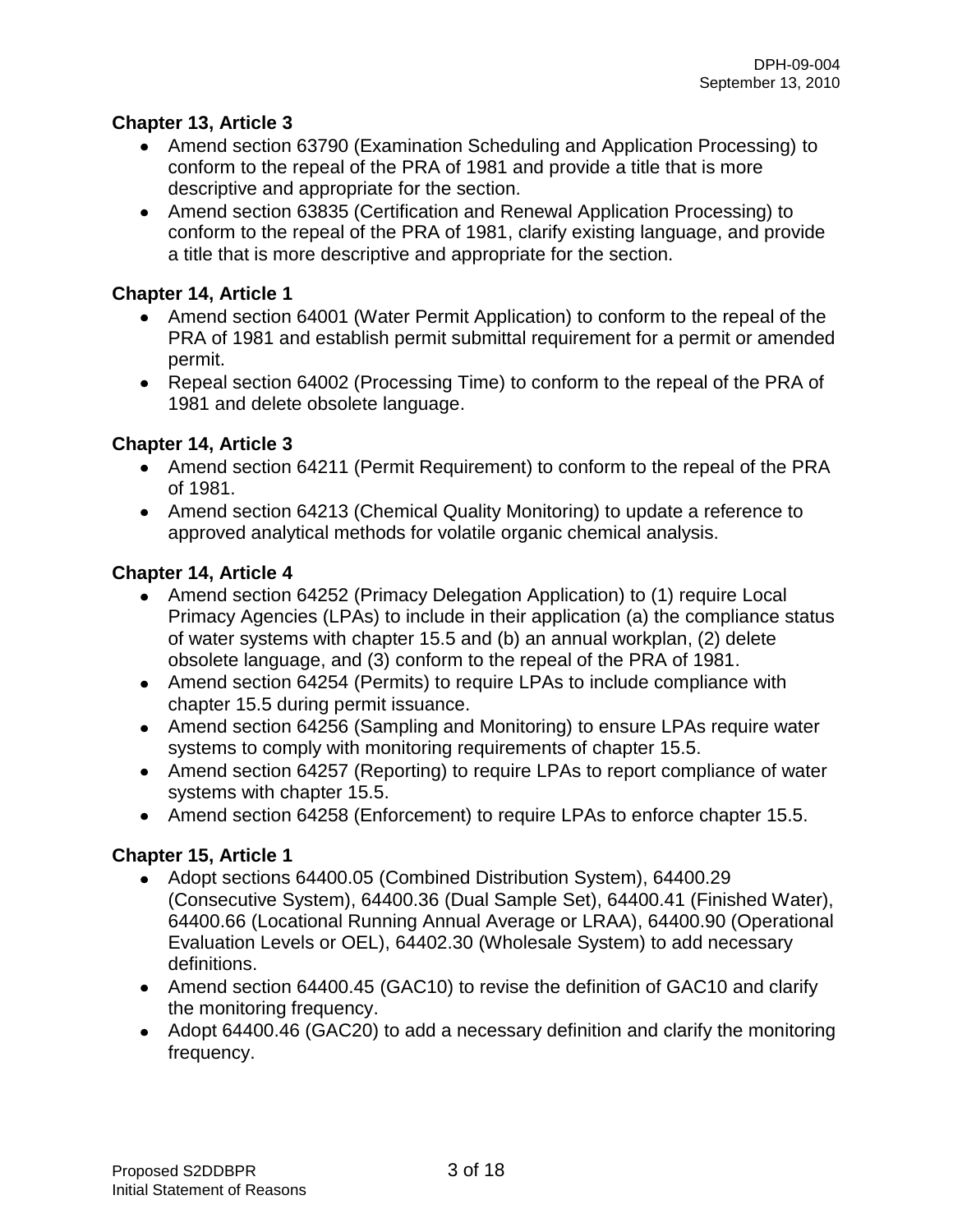## **Chapter 15, Article 2**

• Amend section 64415 (Laboratory and Personnel) to clarify who may perform required analyses, sample collection, and field tests; allow the use of methods for unique California-only regulated contaminants; and provide needed flexibility in the event the Department determines a U.S. EPA approved method is unacceptable.

## **Chapter 15, Article 4.5**

Repeal section 64439 (Trihalomethanes Requirements) to eliminate obsolete requirements; TTHM is now regulated under chapter 15.5.

## **Chapter 15, Article 18**

- Amend section 64463.1 (Tier 1 Public Notice) to include notification of chlorite maximum contaminant level (MCL) and chlorine dioxide maximum residual disinfectant level (MRDL) violations. The U.S. EPA currently requires Tier 1 and Tier 2 public notification for violation of the chlorine dioxide MRDL and Tier 2 public notification for violation of the chlorite MCL. Chlorite is a degradation product of chlorine dioxide. The federal maximum residual disinfectant level goal for chlorine dioxide is 0.8 mg/L, the same as the maximum contaminant level goal for chlorite. The listed endpoints of concern for both are the neurodevelopmental effects associated with short-term exposures. As chlorine dioxide and chlorite have the same acute health effects, the Department believes that the response to excess chlorite in drinking water should not be less stringent than that for chlorine dioxide.
- Amend section 64463.4 (Tier 2 Public Notice) to include notification of MRDL violations and chapter 15.5 monitoring and testing procedure violations.
- Repeal section 64468.5 (Health Effects Language Disinfectants and Disinfection Byproducts) to delete obsolete language; health effects language for disinfectants and disinfection byproducts is now regulated in appendix 64465-G.

### **Chapter 15, Article 19**

• Amend section 64470 (Record Maintenance) to use the term "microbiological" in lieu of "bacteriological" and require recordkeeping for turbidity analyses and monitoring plans.

# **Chapter 15, Article 20**

Amend section 64481 (Content of the Consumer Confidence Report) to (1) revise the definition of primary drinking water standard; add definitions for MRDL and MRDL goal; require reporting of chapter 15.5 detected contaminants; revise the type of information to be reported in the table of detected contaminants; clarify reporting of recycled provisions violations; use the phrase "California Department of Public Health" in lieu of "State Department of Health Services"; and delete references to obsolete federal requirements, (2) appendix 64481-A (Typical Origins of Contaminants with Primary MCLs) – provide a title that is more descriptive and appropriate for the appendix; adopt health effects language for surface water treatment, disinfection byproducts, disinfection byproduct precursors, and disinfectant residuals; and delete the obsolete TTHM health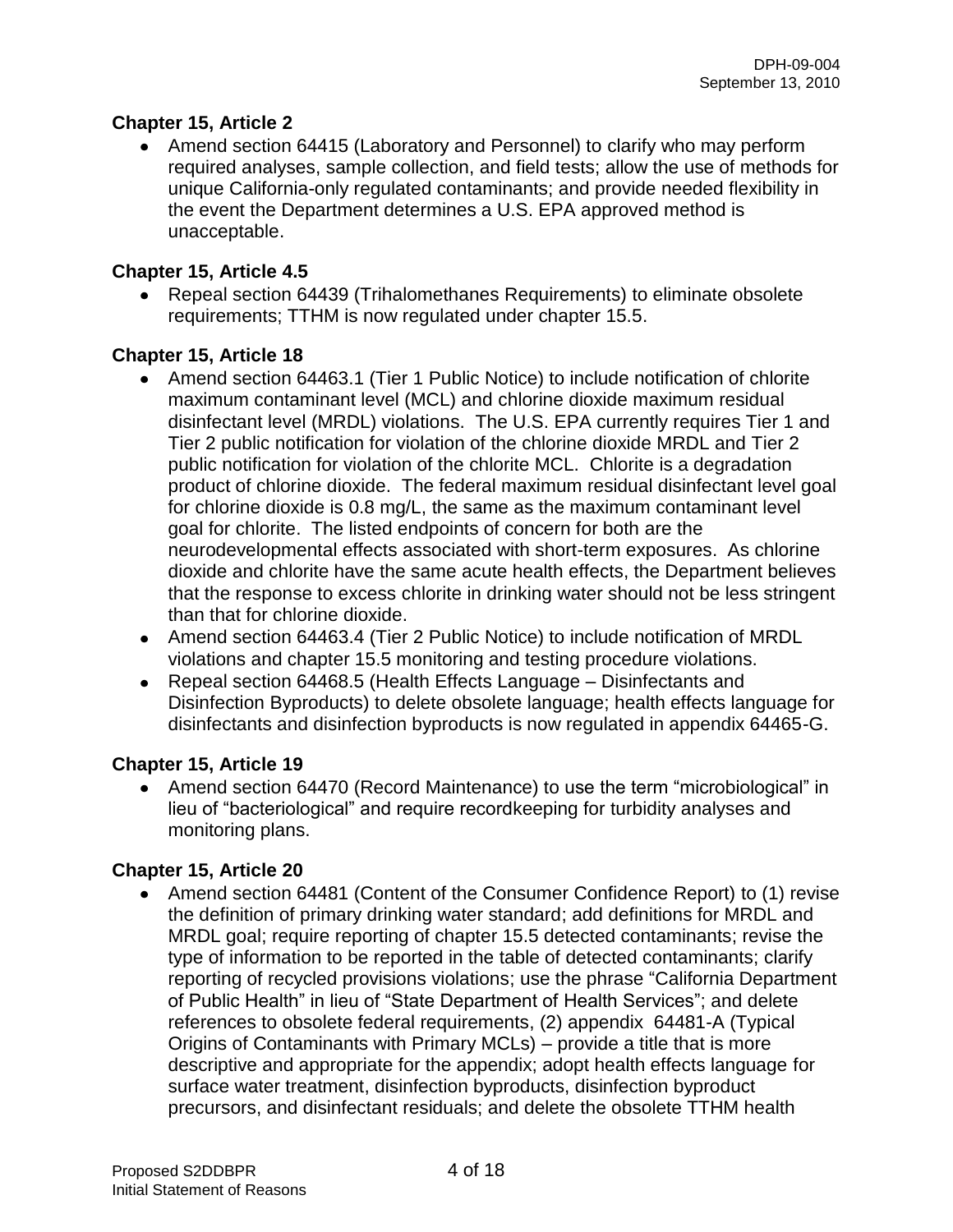effects language, and (3) appendix 64481-B (Typical Original of Contaminants with Secondary MCLs) – adopt health effects language for copper and delete the obsolete corrosivity health effects language.

### **Chapter 15.5, Article 1**

• Amend section 64530 (Applicability of this Chapter) to specify applicability and schedules for water systems to (1) comply with IDSE requirements (incorporated federal rule by reference) and (2) conduct TTHM and HAA5 compliance monitoring and compliance calculations.

# **Chapter 15.5, Article 2**

Amend section 64533 (Maximum Contaminant Levels for Disinfection Byproducts) to revise detection limits for purposes of reporting disinfection byproducts and establish additional best available technologies for TTHM and HAA5 in table 64533-B (Best Available Technology Disinfection Byproducts).

# **Chapter 15.5, Article 3**

- Amend section 64534 (General Monitoring Requirements) to clarify who may perform required analyses, sample collection, and field tests; provide needed flexibility in the event the Department determines a U.S. EPA approved method is unacceptable; update federal rule citations relating to the proposed rulemaking; allow the use of U.S. EPA approved alternative testing methods; clarify that sample collection and field tests are to be performed by persons trained to perform such sample collections and/or tests; clarify the applicability of subsection (d); delete an outdated reference to the federal Information Collection Rule (ICR), because the ICR only remained in effect until December 30, 2000 (61 Fed. Reg. 24354 (May 14, 1996)); and clarify what constitutes monitoring violations and actions to be taken.
- Amend section 64534.2 (Disinfection Byproducts Monitoring) to establish additional criteria to resume routine TTHM/HAA5 monitoring based on source water TOC results; clarify when to analyze chlorite samples collected daily at the entrance to the distribution system; establish when to analyze chlorite samples collected in the distribution system [paragraph (b)(1)] and establish criteria for chlorite confirmation sampling and analysis for samples collected in the distribution system [paragraph (b)(4)] (it is constructed similarly to the determination for perchlorate; since chlorite poses a relatively acute risk of adverse effects, it is important to move quickly and take actions in response to the initial result); establish new criteria to reduce or remain on reduced bromate monitoring; require Department notification within 30 days if a system elects to reduce bromate monitoring or is required to resume routine bromate monitoring; establish criteria to resume routine bromate monitoring; establish routine, reduced, and increased monitoring requirements for TTHM and HAA5, when MCL compliance is determined on a LRAA basis at each monitoring location; establish requirements for undisinfected systems that begin using a disinfectant other than UV light after the IDSE compliance dates; require an operational evaluation when an operation evaluation level (OEL) is exceeded for TTHM or HAA5; when a system is able to identify the cause of the OEL exceedance, the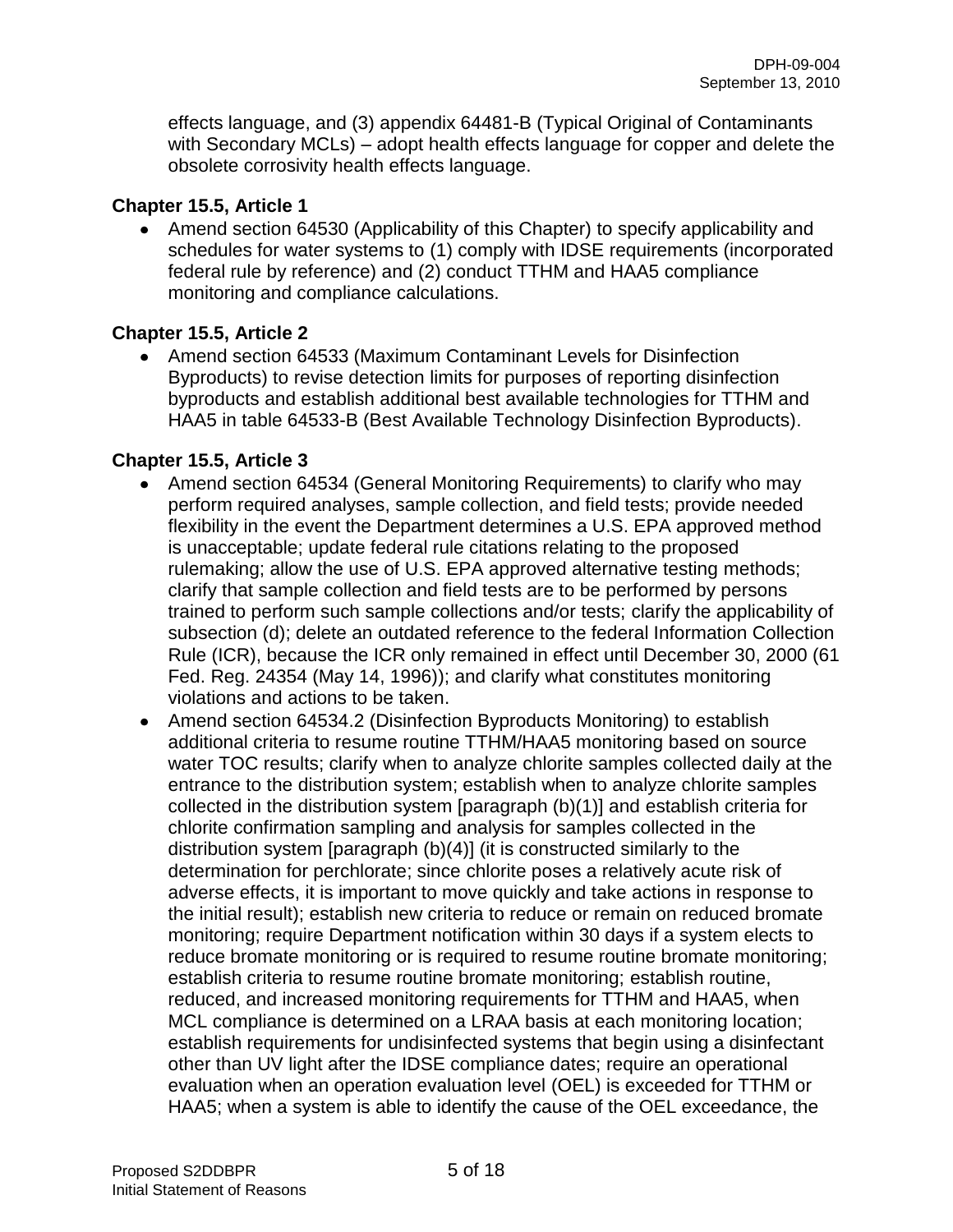request to limit the scope of the operational evaluation must be in writing; specify the time period associated with monitoring violations; and cite the sections that provide the detailed requirements for public notification and Department reporting.

- Amend section 64534.6 (Disinfection Byproduct Precursors (DBPP) Monitoring) to establish source water TOC monitoring requirements for systems that use an approved surface water, do not use conventional filtration to treat the water (i.e., a system uses direct filtration, diatomaceous earth filtration, or an alternative filtration technology, or meets the filtration avoidance criteria), and are seeking to qualify for reduced TTHM and HAA5 monitoring.
- Amend section 64534.8 (Monitoring Plans) to establish monitoring plan requirements for TTHM and HAA5 compliance monitoring locations, when MCL compliance is determined on a LRAA basis at each monitoring location.

### **Chapter 15.5, Article 4**

Amend section 64535.2 (Determining Disinfection Byproducts Compliance) to clarify TTHM and HAA5 compliance determination requirements during the first year of monitoring, when MCL compliance is determined on a statewide basis and on a LRAA basis at each monitoring location; replace "at the end of the quarter" with "immediately" to clarify when the violation has occurred and for consistency with public notification requirements, which requires a water system to issue a notice when it learns of the violation; delete chlorite compliance determination requirements where non-compliance with the chlorite MCL would trigger Tier 2 public notification based on the arithmetic average of each three sample-set taken in the distribution system; establish chlorite compliance determination requirements where non-compliance with the chlorite MCL would trigger (1) Tier 1 and Tier 2 public notification based on samples taken at the entrance to the distribution system and in the distribution system, respectively (note: subsections(d)(1) and (d)(3) are constructed similarly to the determination for chlorine dioxide) and (2) Tier 1 public notification base on initial and confirmation samples taken in the distribution system (note: compliance based on a locational average is more stringent than a compliance based on a system average that includes the confirmation samples); establish TTHM and HAA5 compliance determination requirements after the first year of monitoring when MCL compliance is determined on a LRAA basis at each monitoring location; clarify how TTHM and HAA5 MCL compliance is determined if system is on increased monitoring; specify the time period associated with MCL violations when MCL compliance is determined on a LRAA basis at each monitoring location; and cite the sections that provide the detailed requirements for public notification and Department reporting.

# **Chapter 15.5, Article 6**

• Amend section 64537 (General Reporting Requirements) to provide a more appropriate title for the section; clarify the reporting deadline for systems that sample less frequently than quarterly; establish water system and Department notification requirements for a chlorite MCL or chlorine dioxide MRDL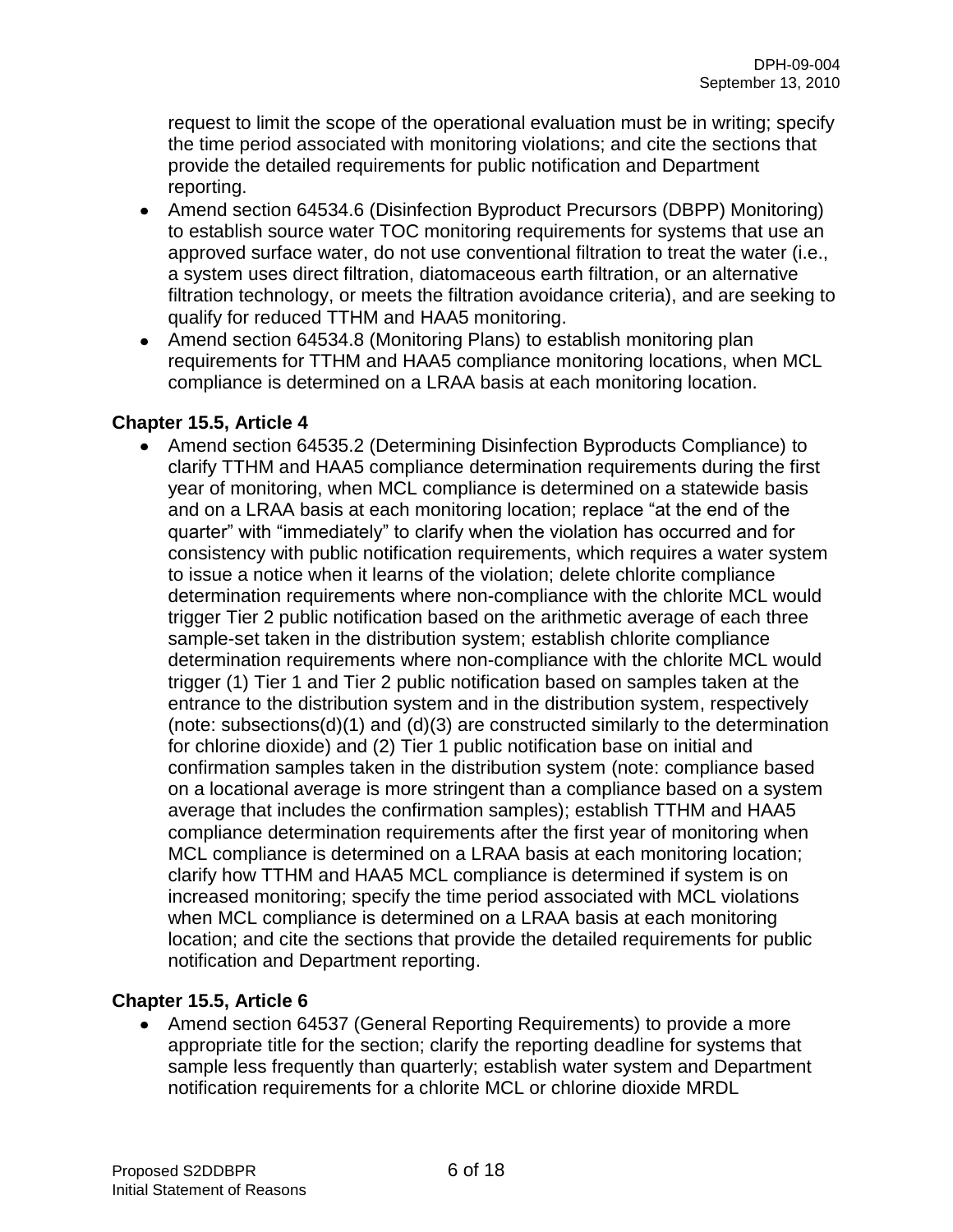exceedance; establish operational evaluation reporting requirements; and establish monitoring plan and chemical analysis recordkeeping requirements.

• Amend section 64537.2 (Disinfection Byproducts Reporting) to clarify applicability of reporting under table 64537.2-A; delete a chlorite reporting requirement that will be obsolete with the revisions made to section 64535.2(d); establish a chlorite reporting requirement, when a confirmation sample is taken pursuant to section 64634.2(b)(4); and establish TTHM and HAA5 reporting requirements when MCL compliance is determined on a LRAA basis at each monitoring location, under table 64537.2-B.

The net effect is that:

- Community water systems (CWS), and nontransient noncommunity water systems (NTNCWS) serving at least 10,000 persons, using a primary or residual disinfectant other than ultraviolet light or delivering water that has been treated with a primary or residual disinfectant other than ultraviolet light would be required to conduct an IDSE to characterize locations with high TTHM and HAA5 concentrations.
- CWS and NTNCWS using a primary or residual disinfectant other than ultraviolet light or delivering water that has been treated with a primary or residual disinfectant other than ultraviolet light would be required to:
	- Report TTHM and HAA5 results with respect to revised detection limits for purposes of reporting.
	- Comply with new routine, reduced, and increased monitoring requirements for TTHM and HAA5.
	- Comply with TTHM and HAA5 MCLs on a LRAA basis at each monitoring location.
	- If the operational evaluation level for TTHM or HAA5 is exceeded, conduct an operational evaluation and submit a report to the Department.
	- Update and submit to the Department monitoring plans to specify TTHM and HAA5 monitoring locations, where MCL compliance is determined on a LRAA basis at each monitoring location.
	- Report to the Department information on TTHM and HAA5 monitoring and MCL compliance, where MCL compliance is determined on a LRAA basis at each monitoring location.
- CWS and NTNCWS that treat their water with a chemical disinfectant in any part of the treatment process or provide water containing a chemical disinfectant would be required to:
	- If using chlorine or chloramines as a disinfectant:
		- o Comply with additional criteria to resume routine TTHM and HAA5 monitoring (compliance on a system-wide basis).
	- If using chlorine dioxide as a disinfectant:
		- o Report chlorite results with respect to a revised detection limit for purposes of reporting.
		- o Comply with time frames for analyzing chlorite samples collected at the entrance to the distribution system and collected in the distribution system.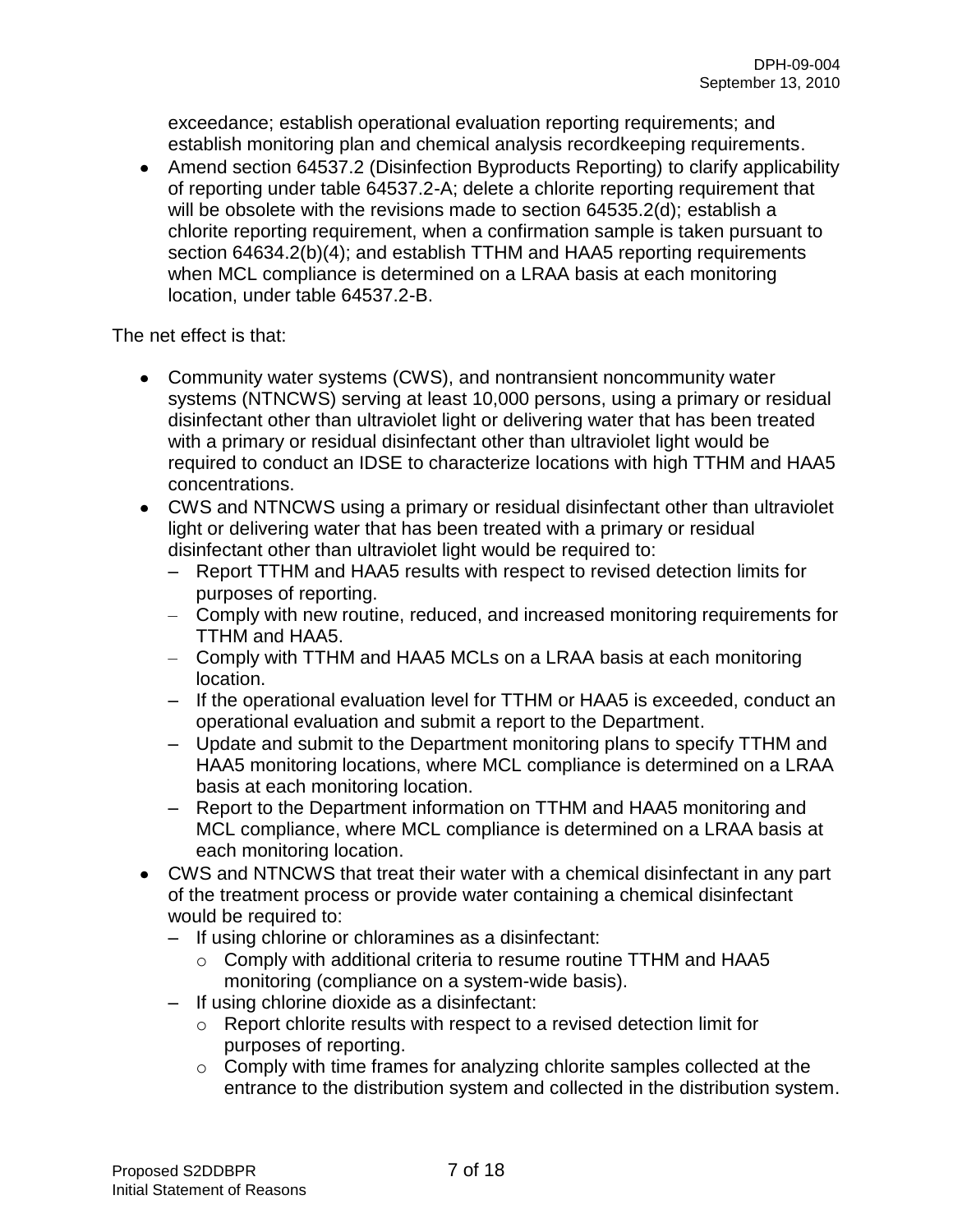- $\circ$  Conduct confirmation sampling for chlorite in the distribution system when applicable.
- o Comply with chlorite MCL and chlorine dioxide MRDLs, where noncompliance results in Tier 1 or Tier 2 public notification.
- $\circ$  Comply with laboratory notification requirements of the water system and Department when a sample exceeds a chlorite MCL or chlorine dioxide MRDL.
- o Report to the Department information on chlorite monitoring and MCL compliance.
- If using ozone as a disinfectant:
	- o Report bromate results with respect to a revised detection limit for purposes of reporting.
	- o Comply with new criteria to reduce or remain on reduced bromate monitoring.
	- o Notify the Department if going on reduced bromate monitoring or resuming routine bromate monitoring.
	- o Comply with criteria to resume routine bromate monitoring.
- If using an approved surface water, not using conventional filtration, and seeking to qualify for reduced TTHM and HAA5 monitoring:
	- o Conduct source water TOC monitoring.
- Update and submit to the Department monitoring plans if applicable.
- Undisinfected CWS and NTNCWS that begin using a disinfectant other than UV light after the IDSE compliance dates would be required to consult with the Department, establish monitoring locations, and prepare a monitoring plan.
- LPAs would be granted the responsibility and authority to implement and enforce chapter 15.5.
- CWS and NTNCWS would be required to conduct:
	- Tier 1 public notification for acute violation of the chlorite MCL or chlorine dioxide MRDL.
	- Tier 2 public notification for:
		- non-acute violation of the chlorite MCL or chlorine dioxide MRDL or,
		- if the Department determines a Tier 2 rather than a Tier 3 public notice is required, violation of other monitoring and testing procedure requirements of chapter 15 (i.e., public notification and consumer confidence report requirements) or chapter 15.5.
- Public water systems would be required to maintain records for microbiological (in lieu of bacteriological) analyses, turbidity analyses, and monitoring plans.
- Public water systems would be required to include in their Consumer Confidence Report, if applicable, detections and violations of chapter 15.5 contaminants, violations of regulatory action levels and recycled provisions, and health effects language for surface water treatment, chapter 15.5 contaminants, and copper.
- Public water systems would be allowed to use U.S. EPA approved alternative test methods for analysis of chapter 15.5 contaminants.
- The Department would no longer be required to regulate its activities when considering and issuing permits.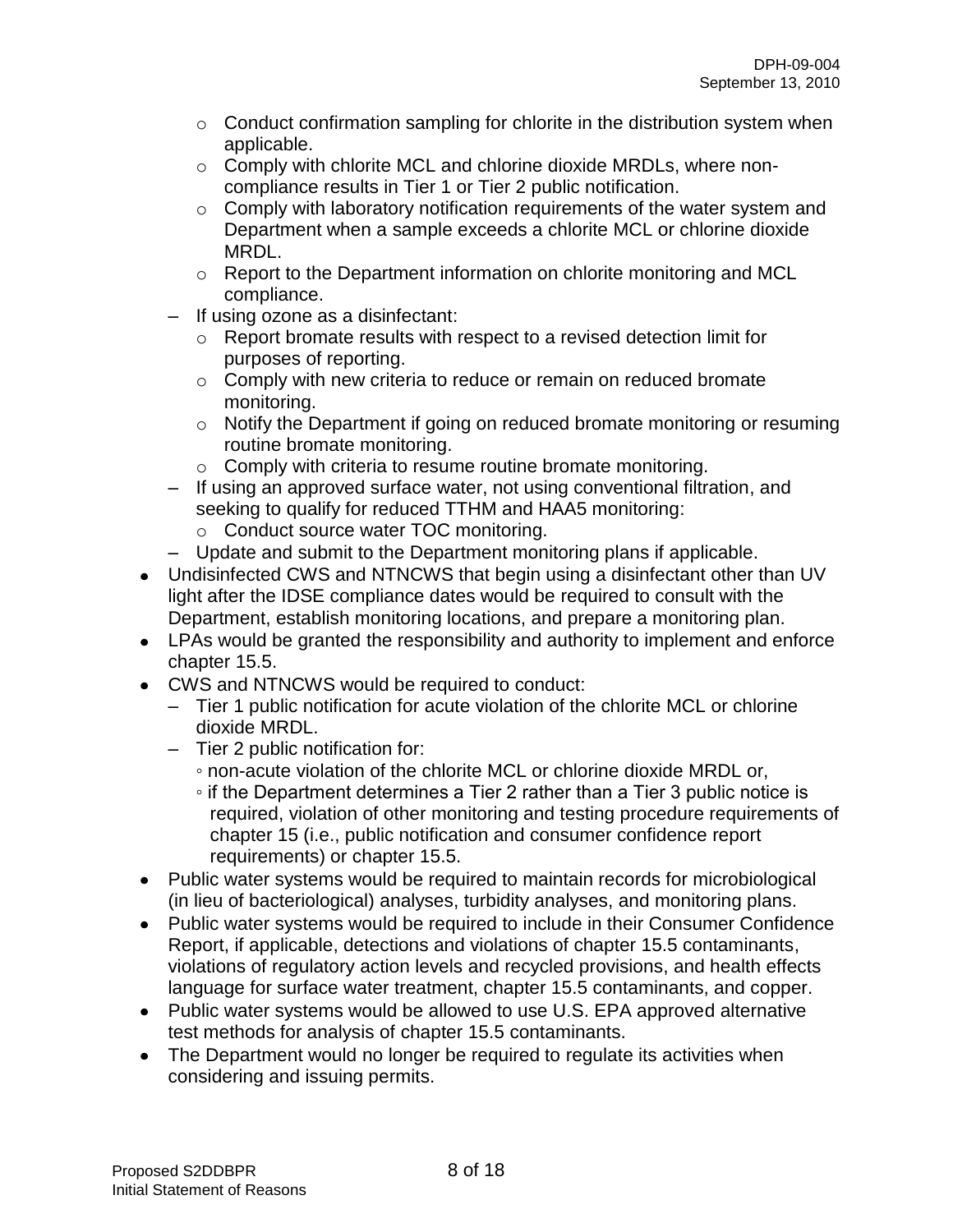None of the proposed amendments would affect California's primacy status, because the net effect of these amendments is that the state's regulation would be at least as stringent as the federal regulation.

The following table summarizes the proposed amendments with respect to the Federal citation references:

- 2009 FR are to 40 Code of Federal Regulations part 141 (74 Fed. Reg 30953 (June 29, 2009)), "National Primary Drinking Water Regulations: Minor Correction to Stage 2 Disinfectants and Disinfection Byproducts Rule and Changes in References to Analytical Methods".
- 2006 FR are to 40 Code of Federal Regulations, part 141 (71 Fed. Reg. 388 (January 4, 2006)), "Stage 2 Disinfectants and Disinfection Byproducts Rule".
- 1/2006 FR are to 40 Code of Federal Regulations part 141 (71 Fed. Reg 4644) (January 27, 2006), "Stage 2 Disinfectants and Disinfection Byproducts Rule, Correction".
- 6/2006 FR are to 40 Code of Federal Regulations part 141 (71 Fed. Reg. 37168 (June 29, 2006)), "Stage 2 Disinfectants and Disinfection Byproducts Rule, Correction".
- 2000 FR are to 40 Code of Federal Regulations part 141 (65 Fed. Reg. 25982 (May 4, 2000)), "Public Notification Rule".
- 1998 FR are to 40 Code of Federal Regulations part 141 (63 Fed. Reg. 44512 (August 19, 1998), "Consumer Confidence Reports".
- 12/1998 FR are to 40 Code of Federal Regulations part 141 (63 Fed. Reg. 69390 (December 16, 1998), "Disinfectants and Disinfection Byproducts Rule".

| <b>State Citation</b>     | <b>Federal Citation</b> | <b>Differences</b> |
|---------------------------|-------------------------|--------------------|
| 60001                     | None                    |                    |
| 60003                     | None                    |                    |
| 60098                     | None                    |                    |
| 60430                     | None                    |                    |
| 63790, Section Title      | None                    |                    |
| 64790                     | None                    |                    |
| 63835                     | None                    |                    |
| 64001                     | None                    |                    |
| 64002                     | None                    |                    |
| 64211                     | None                    |                    |
| 64212                     | None                    |                    |
| 64213                     | None                    |                    |
| $64252(a)(1) - (a)(5)(B)$ | None                    |                    |
| $64252(a)(6)(A) - (i)$    | None                    |                    |
| 64254(a) and (c)          | None                    |                    |
| $64255(a) - (b)(2)$       | None                    |                    |
| $64255(c) - (f)$          | None                    |                    |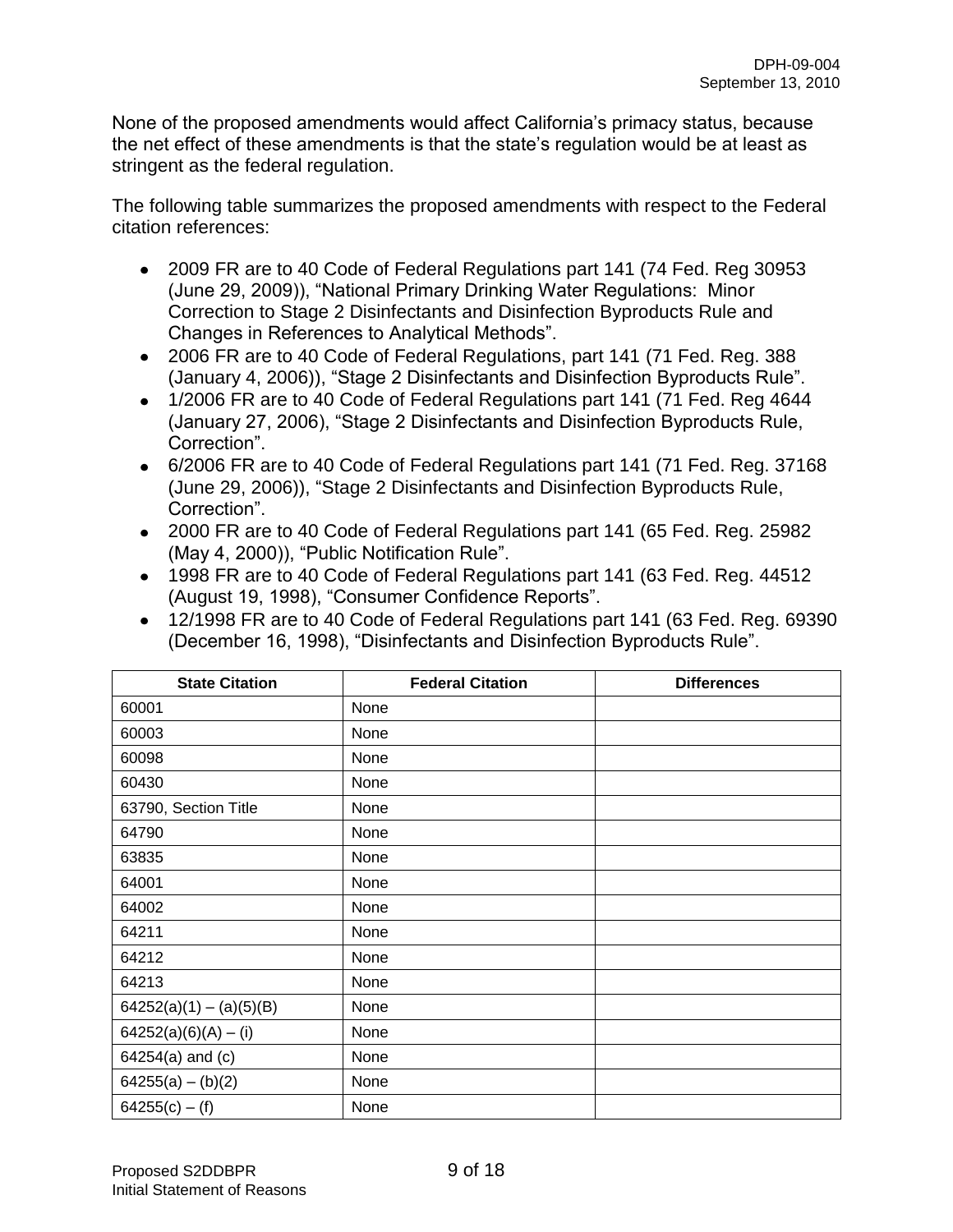| <b>State Citation</b>        | <b>Federal Citation</b>  | <b>Differences</b>                                                                                                       |
|------------------------------|--------------------------|--------------------------------------------------------------------------------------------------------------------------|
| 64256                        | None                     |                                                                                                                          |
| $64257(a) - (a)(2)(B)$       | None                     |                                                                                                                          |
| 64257(b) and (c)             | None                     |                                                                                                                          |
| 64258                        | None                     |                                                                                                                          |
| 64259                        | None                     |                                                                                                                          |
| 64400.05                     | 2006 FR; 141.2           |                                                                                                                          |
| 64400.29                     | 2006 FR; 141.2           |                                                                                                                          |
| 64400.36                     | 2006 FR; 141.2           | Did not include the federal<br>language concerning the<br>purpose of the definition, as this<br>is considered narrative. |
| 64400.41                     | 2006 FR; 141.2           |                                                                                                                          |
| 64400.45                     | 2006 FR; 141.2           | Added language to clarify the<br>monitoring frequency.                                                                   |
| 64400.46                     | 2006 FR; 141.2           | Added language to clarify the<br>monitoring frequency.                                                                   |
| 64400.66                     | 2006 FR; 141.2           |                                                                                                                          |
| 64400.90                     | 2006 FR; 141.626(a)      |                                                                                                                          |
| 64402.30                     | 2006 FR; 141.2           |                                                                                                                          |
| $64415(a) - (b)(3)$          | None                     |                                                                                                                          |
| 64439                        | 2006 FR; 141.12 & 141.30 |                                                                                                                          |
| 64463.1(a) and $(a)(1)(A)$   | None                     |                                                                                                                          |
| 64463.1(a)(3)(A)             | None                     |                                                                                                                          |
| $64463.1(a)(4) - (a)(6)$     | None                     |                                                                                                                          |
| $64463.1(a)(7) - (a)(7)(C)$  | None                     |                                                                                                                          |
| 64463.1(a)(8)                | 2000 FR; 141.202(a)      |                                                                                                                          |
| 64463.1(b)(1) and (c)        | None                     |                                                                                                                          |
| 64463.4(a)                   | None                     |                                                                                                                          |
| 64463.4(a)(1)                | 2000 FR; 141.203(a)      |                                                                                                                          |
| 64463.4(a)(1)(A)             | None                     |                                                                                                                          |
| 64463.4(a)(3)                | 2000 FR; 141.203(a)      |                                                                                                                          |
| 64463.4(b) and $(b)(2)$      | None                     |                                                                                                                          |
| 64463.4(c) and $(c)(1)$      | None                     |                                                                                                                          |
| 64468.5                      | 2006 FR; 141.32          |                                                                                                                          |
| 64470(a) and (b)             | None                     |                                                                                                                          |
| 64470(b)(1)                  | 2006 FR; 141.33(a)       |                                                                                                                          |
| $64470(b)(1)(A) - (b)(1)(E)$ | None                     |                                                                                                                          |
| $64470(b)(2) - (b)(5)$       | None                     |                                                                                                                          |
| 64470(b)(6)                  | 2006 FR; 141.33(f)       |                                                                                                                          |
| $64481(a)$ and $(a)(1)$      | None                     |                                                                                                                          |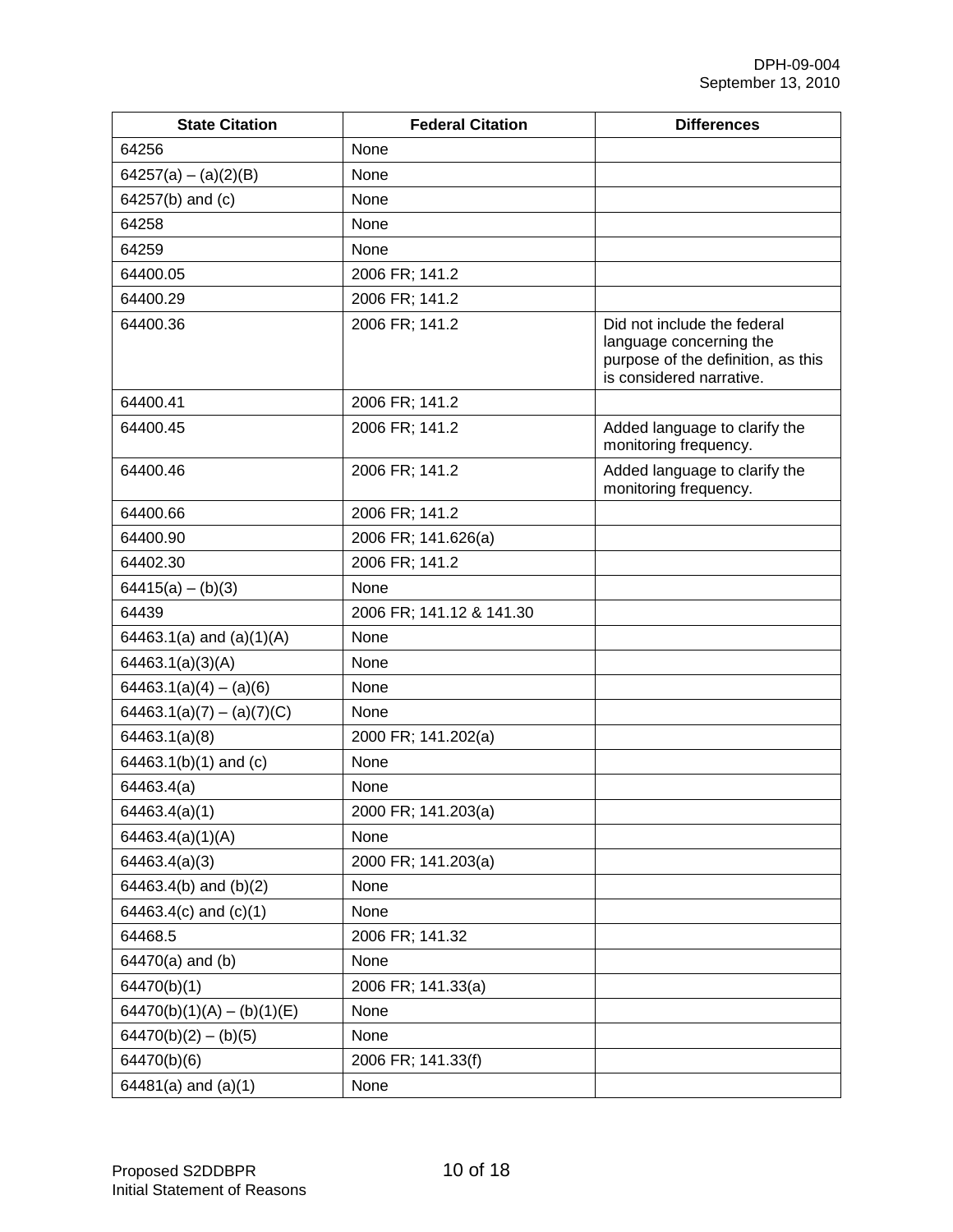| <b>State Citation</b>                                                                                                                     | <b>Federal Citation</b>                         | <b>Differences</b>                                                                                                                                                 |
|-------------------------------------------------------------------------------------------------------------------------------------------|-------------------------------------------------|--------------------------------------------------------------------------------------------------------------------------------------------------------------------|
| 64481(b)(5)                                                                                                                               | None                                            |                                                                                                                                                                    |
| 64481(b)(8)                                                                                                                               | 2000 FR; 141.153(c)(3)(iv)                      |                                                                                                                                                                    |
| 64481(b)(9)                                                                                                                               | 2000 FR; 141.153(c)(3)(iii)                     |                                                                                                                                                                    |
| 64481(c)(1)                                                                                                                               | 2000 FR; 141.153(d)(1)(i)                       |                                                                                                                                                                    |
| $64481(c)(2)$ and $(c)(3)$                                                                                                                | None                                            |                                                                                                                                                                    |
| $64481(d)(1) - (d)(1)(B)$                                                                                                                 | None                                            |                                                                                                                                                                    |
| 64481(d)(2), (d)(2)(B), and<br>(d)(2)(C)                                                                                                  | None                                            |                                                                                                                                                                    |
| 64481(d)(2)(D)1.A. $- 1.C.$                                                                                                               | None                                            |                                                                                                                                                                    |
| $64481(d)(2)(D)2. - 2.B.$                                                                                                                 | 2006 FR; 141.153(d)(4)(iv)(B)                   |                                                                                                                                                                    |
| 64481(d)(2)(D)3.                                                                                                                          | 2006 FR; 141.153(d)(4)(iv)(C)                   |                                                                                                                                                                    |
| 64481(d)(2)(D)4.                                                                                                                          | None                                            |                                                                                                                                                                    |
| $64481(d)(2)(E)1. - 2.$                                                                                                                   | None                                            |                                                                                                                                                                    |
| 64481(d)(2)(F), (H), and (I)                                                                                                              | None                                            |                                                                                                                                                                    |
| 64481(d)(3)                                                                                                                               | 2000 FR; 141.153(d)(6)                          | Added language to clarify that<br>the table shall clearly identify<br>any data indicating a violation of<br>regulatory action levels.                              |
| 64481(e)                                                                                                                                  | None                                            |                                                                                                                                                                    |
| 64481(g)                                                                                                                                  | None                                            |                                                                                                                                                                    |
| 64481(g)(2)                                                                                                                               | 1998 FR; 141.153(f)(2)                          | Added language to clarify that<br>recycled provisions are part of<br>the Subpart H filtration and<br>disinfection requirements.                                    |
| $64481(g)(3)$ and $(g)(6)$                                                                                                                | None                                            |                                                                                                                                                                    |
| 64481(i), (i)(2)(A) - (i)(2)(E),<br>and $(i)(3)$                                                                                          | None                                            |                                                                                                                                                                    |
| $64481(i) - (m)$                                                                                                                          | None                                            |                                                                                                                                                                    |
| 64481, Appendix 64481-A,<br><b>Surface Water Treatment</b>                                                                                | None                                            |                                                                                                                                                                    |
| 64481, Appendix 64481-A,<br>Synthetic Organic                                                                                             | None                                            |                                                                                                                                                                    |
| 64481, Appendix 64481-A,<br>Volatile Organic                                                                                              | None                                            |                                                                                                                                                                    |
| 64481, Appendix 64481-A,<br>Disinfection Byproducts,<br><b>Disinfection Byproduct</b><br>Precursors, and Disinfectant<br><b>Residuals</b> | 2000 FR; Appendix A to Subpart<br>O of Part 141 | Disinfectants (Chloramines,<br>Chlorine, and Chlorine Dioxide)<br>- Modified language for ease in<br>understanding the relationship to<br>disinfection byproducts. |
|                                                                                                                                           |                                                 | <b>Control of Disinfection Byproduct</b><br>Precursors (Total Organic<br>Carbon) - Modified language to<br>include manmade sources as a<br>source of TOC.          |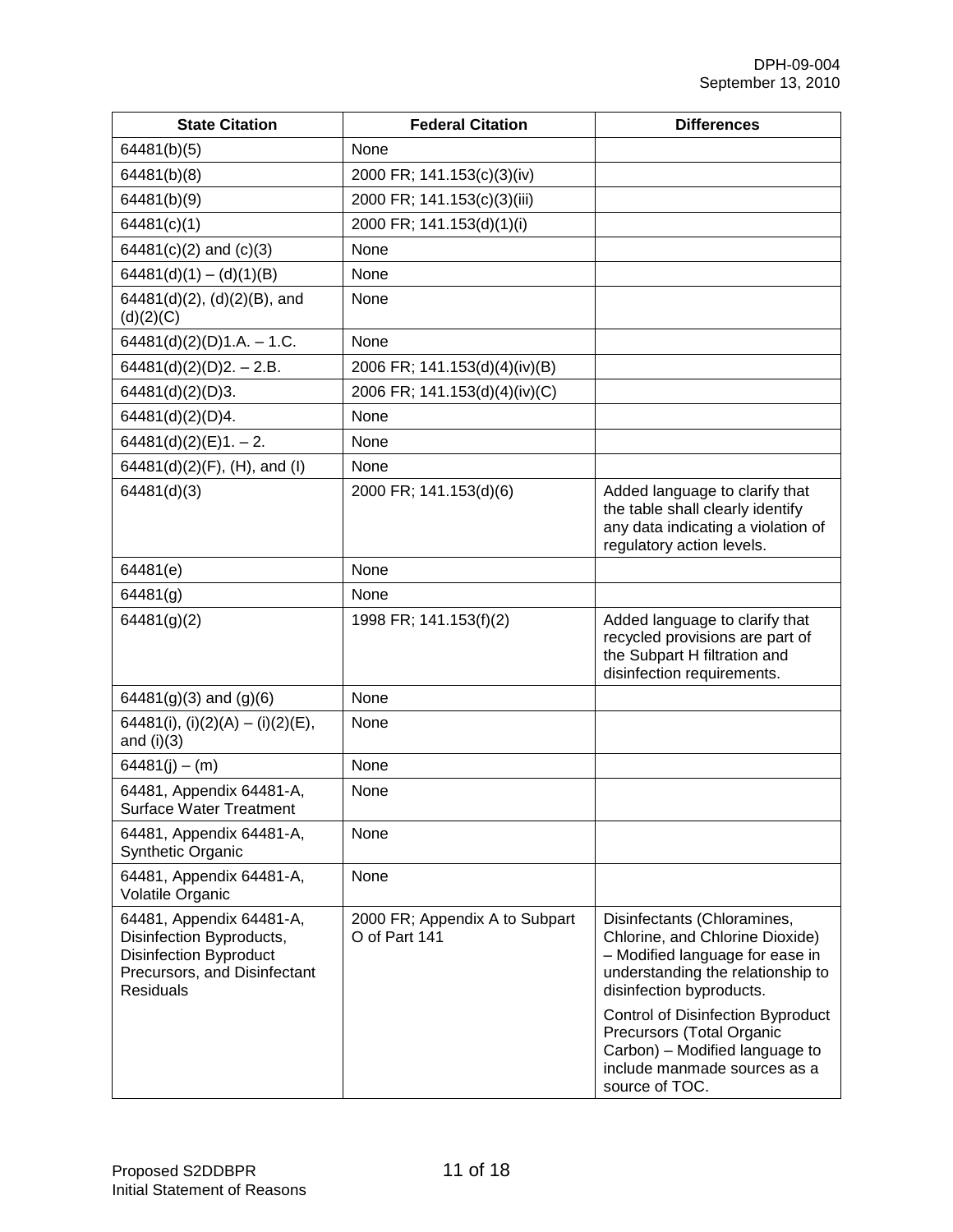| <b>State Citation</b>                    | <b>Federal Citation</b>                                                                                                                      | <b>Differences</b>             |
|------------------------------------------|----------------------------------------------------------------------------------------------------------------------------------------------|--------------------------------|
| 64481, Appendix 64481-B                  | None                                                                                                                                         |                                |
| 64530(a)                                 | None                                                                                                                                         |                                |
| 64530(c)                                 | 2009 FR; 141.605(b)                                                                                                                          | Incorporated IDSE requirements |
|                                          | 2006 FR; 141.600 - 141.605                                                                                                                   | by reference.                  |
| 64530(d)                                 | 2006 FR; 141.620(b)                                                                                                                          |                                |
| 64530(d)(1)                              | 2006 FR; 141.620(c)                                                                                                                          |                                |
| 64530(d)(1), Table 64530-A               | 2006 FR; $141.620(c)(1) - (c)(5)$                                                                                                            |                                |
|                                          | 1/2006 FR; 141.620(c)(4)                                                                                                                     |                                |
| 64530(d)(2)                              | 2006 FR; 141.620(c)(6)(i)                                                                                                                    |                                |
| 64530(d)(2)(A)                           | 2006 FR; 141.620(c)(6)(i)                                                                                                                    |                                |
| 64530(d)(2)(B)                           | 2006 FR; 141.620(c)(7) &<br>141.629(a)(1)(iii)                                                                                               |                                |
| 64530(d)(3)                              | 2006 FR; 141.620(c)(6)(ii)                                                                                                                   |                                |
| 64530(d)(3)(A)                           | 2006 FR; 141.620(c)(6)(ii)                                                                                                                   |                                |
| 64530(d)(3)(B)                           | 2006 FR; 141.620(c)(7) &<br>141.629(a)(1)(iii)                                                                                               |                                |
| 64531                                    | None                                                                                                                                         |                                |
| 64533, Table 64533-A                     | 2006 FR; 141.131(b)(2)(iv)                                                                                                                   |                                |
| 64533, Table 64533-B                     | 2006 FR; 141.64(b)(1)(ii),<br>$(b)(2)(ii)$ , & $(b)(2)(iii)$                                                                                 |                                |
| 64534(a)                                 | 2009 FR; 141.131(b)(1), (c)(1),<br>and $(d)$                                                                                                 |                                |
|                                          | $6/2006$ ; 141.131(c)(1)                                                                                                                     |                                |
|                                          | 2006 FR; 141.131(a)(1), (a)(2),<br>$(b)(1), (b)(2), (c)(1), (d)(2), (d)(3),$<br>$(d)(4)$ , and $(d)(6)$ ,<br>141.135(a)(3)(ii), & 141.621(b) |                                |
| 64534(b), $(b)(1) - (b)(3)$ , and<br>(d) | None                                                                                                                                         |                                |
| 64534(e)                                 | 2006 FR; 141.623(a)                                                                                                                          |                                |
| 64534(f)                                 | 2006 FR; 141.620(e) &<br>141.625(b)                                                                                                          |                                |
|                                          | 12/1998 FR; 141.132(a)(4)                                                                                                                    |                                |
| 64534(g)                                 | 12/1998 FR; 141.132(a)(3)                                                                                                                    |                                |
| 64534.2(a)(1)                            | None                                                                                                                                         |                                |
| 64534.2(a), Table 64534.2-B              | None                                                                                                                                         |                                |
| 64534.2(a)(2)                            | 2006 FR; 141.132(b)(1)(iii) &<br>(b)(1)(iv)                                                                                                  |                                |
| 64534.2(b)(1)                            | None                                                                                                                                         |                                |
| 64534.2(b)(2) and (b)(3)                 | None                                                                                                                                         |                                |
| 64534.2(b)(4)                            | None                                                                                                                                         |                                |
| 64534.2(c)(1)                            | None                                                                                                                                         |                                |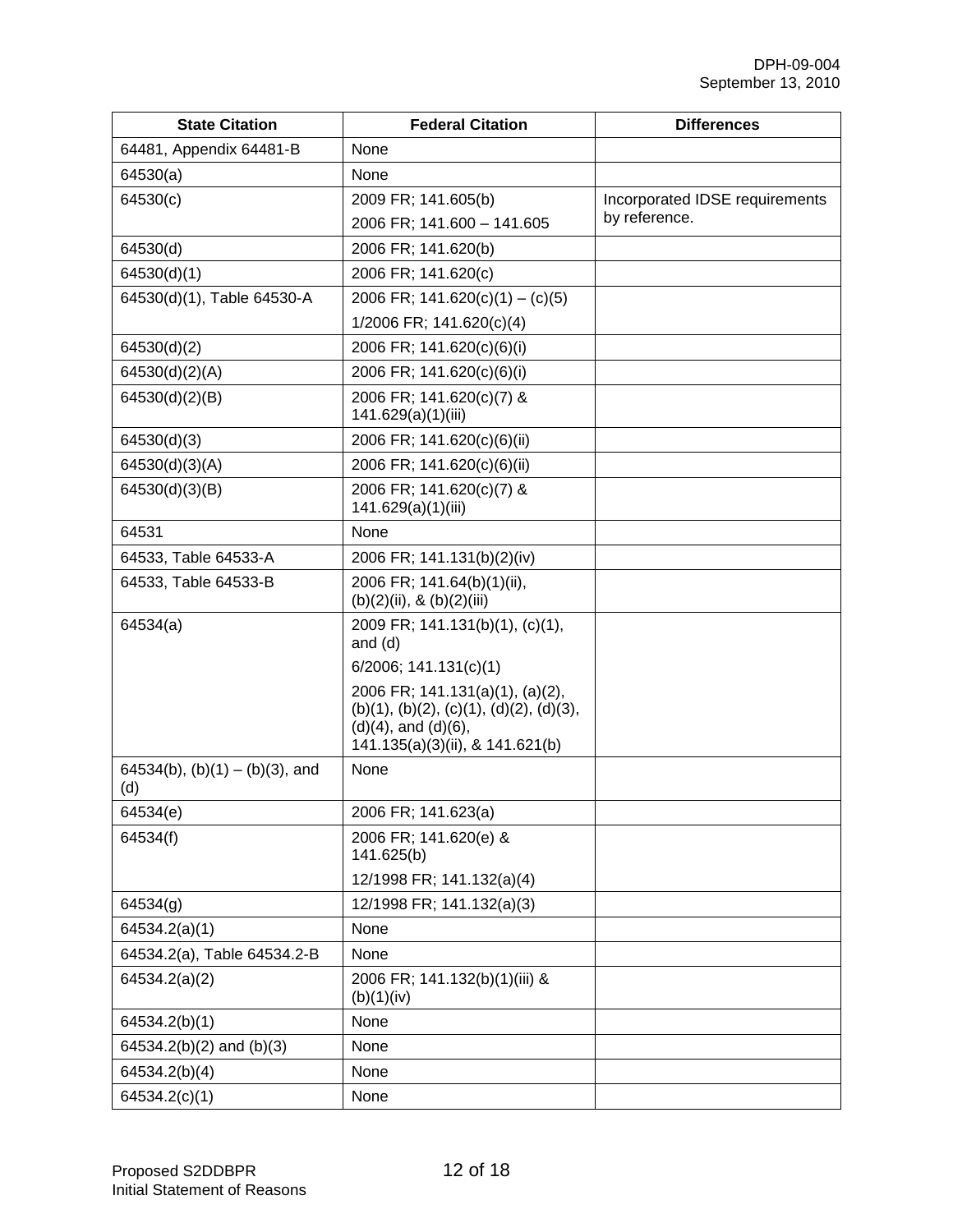| <b>State Citation</b>              | <b>Federal Citation</b>                                                                         | <b>Differences</b>                                                                                                                                                                                                                                                                                                                                                                                                                                 |
|------------------------------------|-------------------------------------------------------------------------------------------------|----------------------------------------------------------------------------------------------------------------------------------------------------------------------------------------------------------------------------------------------------------------------------------------------------------------------------------------------------------------------------------------------------------------------------------------------------|
| 64534.2(c)(2)                      | 2006 FR; 141.132(b)(3)(ii)(B)                                                                   | Added language to require<br>CDPH notification of a change in<br>monitoring frequency. The<br>notification is necessary to<br>inform CDPH that monitoring is<br>reduced as the system qualified<br>for reduced monitoring and is not<br>a result of a monitoring failure.                                                                                                                                                                          |
| 64534.2(c)(3)                      | 2006 FR; 141.132(b)(3)(ii)(B)                                                                   | Added language to require<br>CDPH notification of a change in<br>monitoring frequency. The<br>notification is necessary to<br>inform CDPH that monitoring is<br>reduced as the system qualified<br>for reduced monitoring and is not<br>a result of a monitoring failure.                                                                                                                                                                          |
| 64534.2(c)(3)(A)                   | 2006 FR; 141.132(b)(3)(ii)(B)                                                                   |                                                                                                                                                                                                                                                                                                                                                                                                                                                    |
| 64534.2(c)(3)(B)                   | 2006 FR; 141.132(b)(3)(ii)(A)                                                                   |                                                                                                                                                                                                                                                                                                                                                                                                                                                    |
| 64534.2(d)                         | 2006 FR; 141.621(a)(2)                                                                          |                                                                                                                                                                                                                                                                                                                                                                                                                                                    |
| 64534.2(d)(1)                      | 2006 FR; 141.620(c)(6) &<br>141.621(a)(2)                                                       |                                                                                                                                                                                                                                                                                                                                                                                                                                                    |
| 64534.2(d)(1), Table 64534.2-<br>С | 2009 FR; 141.621(a)(2), Footnote<br>$\overline{2}$<br>2006 FR; 141.620(c)(6) &<br>141.621(a)(2) | For clarity, reorganized column<br>order, column headings, and<br>footnote numbering.                                                                                                                                                                                                                                                                                                                                                              |
| 64534.2(d)(2)                      | 2006 FR; 141.621(a)(3)                                                                          |                                                                                                                                                                                                                                                                                                                                                                                                                                                    |
| 64534.2(d)(3)                      | 2006 FR; 141.623(a)                                                                             | For consistency with existing<br>state regulation [section<br>64534.2(a)(1)], added language<br>to (1) require the system to apply<br>to the Department for reduce<br>monitoring and (2) specify what<br>information must be included in<br>the application for the<br>Department to make a<br>determination. An application to<br>reduce monitoring is necessary<br>to ensure that all criteria are met<br>before a system reduces<br>monitoring. |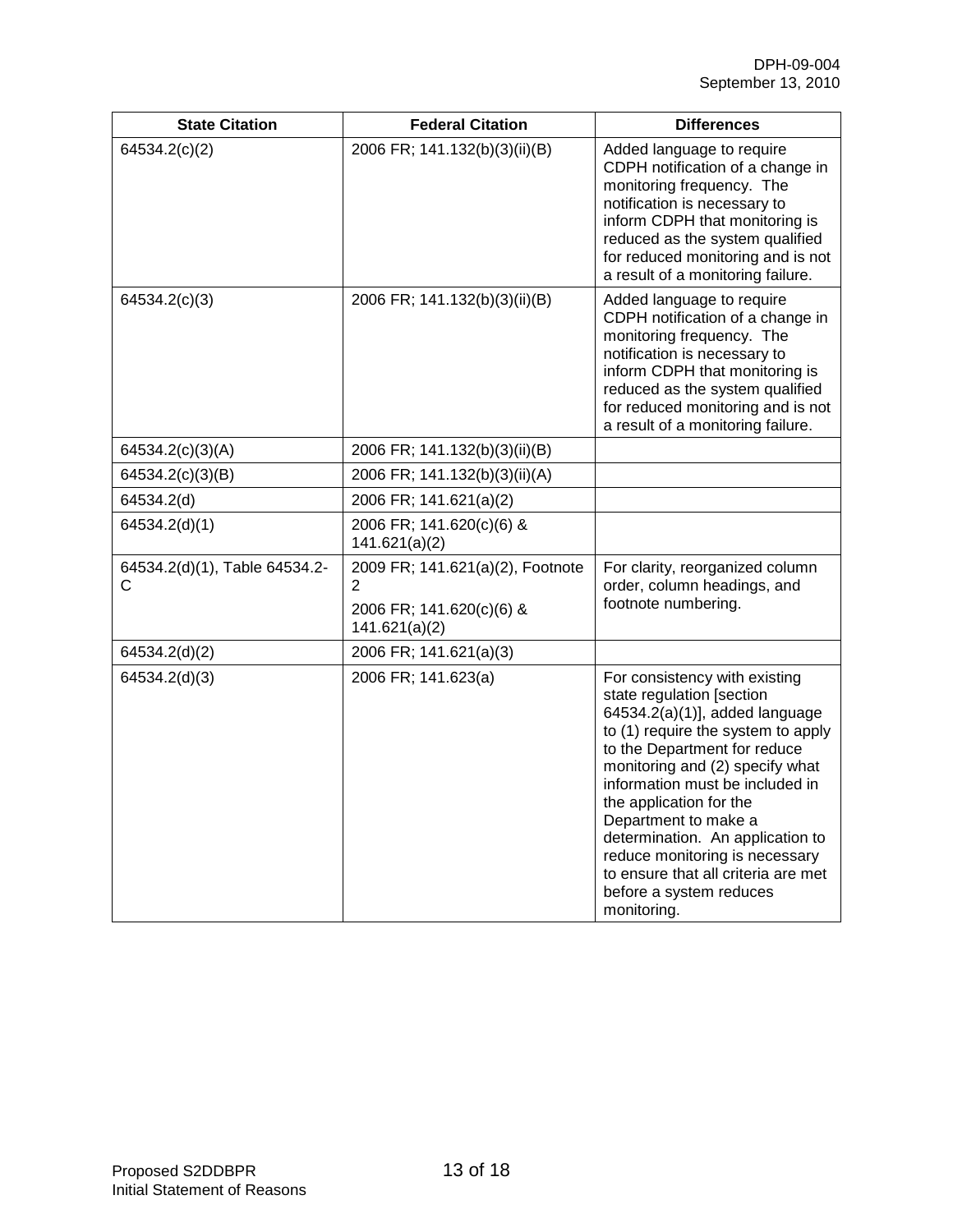| <b>State Citation</b>              | <b>Federal Citation</b>                        | <b>Differences</b>                                                                                                                                                                                                                                                                                                                                                                                                                                                                              |
|------------------------------------|------------------------------------------------|-------------------------------------------------------------------------------------------------------------------------------------------------------------------------------------------------------------------------------------------------------------------------------------------------------------------------------------------------------------------------------------------------------------------------------------------------------------------------------------------------|
| 64534.2(d)(3), Table 64534.2-<br>D | 2006 FR; 141.623(a)                            | For clarity, reorganized column<br>order and column headings.                                                                                                                                                                                                                                                                                                                                                                                                                                   |
|                                    |                                                | For systems using only<br>groundwater not under direct<br>influence of surface water and<br>serving <500 population, the<br>number of distribution system<br>monitoring locations is revised to<br>read "1 dual sample set every<br>third year" instead of "1 dual<br>sample set per year" to agree<br>with "every third year" in the<br>monitoring period column. The<br>monitoring frequency<br>disagreement and the language<br>that was intended are discussed<br>on page 30955 in 2009 FR. |
| 64534.2(d)(4)                      | 2006 FR; 141.623(c)                            |                                                                                                                                                                                                                                                                                                                                                                                                                                                                                                 |
| 64534.2(d)(5)                      | 2006 FR; 141.620(d)(2) &<br>141.625(a) & $(c)$ |                                                                                                                                                                                                                                                                                                                                                                                                                                                                                                 |
| 64534.2(d)(6)                      | 2006 FR; 141.626(a) & (b)                      | Added language to clarify that<br>system request to limit the scope<br>of the operational evaluation<br>must be in writing.                                                                                                                                                                                                                                                                                                                                                                     |
| 64534.2(d)(7)                      | 2006 FR; 141.627                               |                                                                                                                                                                                                                                                                                                                                                                                                                                                                                                 |
| 64534.2(d)(8)                      | 2006 FR; 141.628                               |                                                                                                                                                                                                                                                                                                                                                                                                                                                                                                 |
| 64534.4(b), (b)(1), and (b)(2)     | None                                           |                                                                                                                                                                                                                                                                                                                                                                                                                                                                                                 |
| 64534.6, Section Title             | None                                           |                                                                                                                                                                                                                                                                                                                                                                                                                                                                                                 |
| 64534.6(c)                         | 2006 FR; 141.132(b)(1)(iii)                    |                                                                                                                                                                                                                                                                                                                                                                                                                                                                                                 |
| 64534.6(c)(1)                      | 2006 FR; 141.132(b)(1)(iii)                    | Does not include reference to<br>"April 1, 2008" since that date<br>has passed.                                                                                                                                                                                                                                                                                                                                                                                                                 |
| 64534.6(c)(2)                      | 2006 FR; 141.132(b)(1)(iii)                    | Added language to clarify when<br>a system on reduced source<br>water TOC monitoring would<br>need to return to routine source<br>water TOC monitoring.                                                                                                                                                                                                                                                                                                                                         |
|                                    |                                                | Revised "at the end of the<br>quarter" to read "immediately" to<br>clarify when the violation has<br>occurred and for consistency<br>with public notification<br>requirements, which requires a<br>water system to issue a notice<br>when it learns of the violation.                                                                                                                                                                                                                           |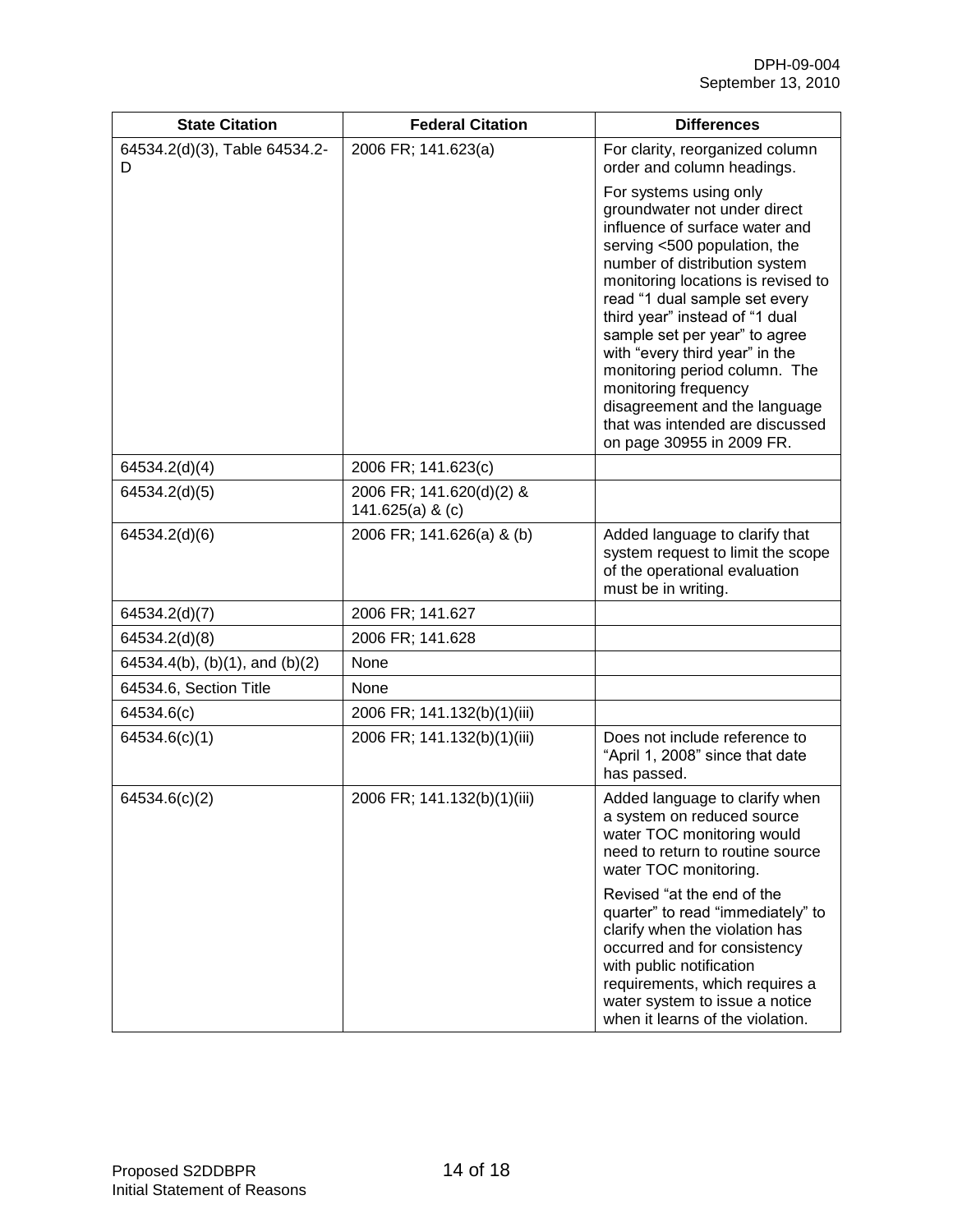| <b>State Citation</b>       | <b>Federal Citation</b>            | <b>Differences</b>                                                                                                                                                                                                                                                                                                                                                                                                                                                                                                                                                                                                                                                                                                  |
|-----------------------------|------------------------------------|---------------------------------------------------------------------------------------------------------------------------------------------------------------------------------------------------------------------------------------------------------------------------------------------------------------------------------------------------------------------------------------------------------------------------------------------------------------------------------------------------------------------------------------------------------------------------------------------------------------------------------------------------------------------------------------------------------------------|
| 64534.8(a)                  | 2006 FR; 141.622(a)(1), (b), & (c) | Retained existing state language<br>for consistency to (1) require all<br>systems to submit plans to the<br>Department for review and<br>approval prior to implementation<br>(2) make plans available to the<br>public available no later than 30<br>days following the applicable<br>compliance date. The federal<br>language requires systems<br>serving more than 3300 persons<br>to submit plans prior to<br>monitoring, if the systems did not<br>include the information in their<br><b>IDSE report. The Department</b><br>believes it is necessary to review<br>and approve all plans before<br>monitoring begins to verify that<br>the proposed monitoring<br>locations and frequencies are<br>appropriate. |
| 64534.8(b)                  | 2006 FR; 141.622(a)(1)             |                                                                                                                                                                                                                                                                                                                                                                                                                                                                                                                                                                                                                                                                                                                     |
| 64534.8(b)(1)               | 2006 FR; 141.622(a)(1)(i)          |                                                                                                                                                                                                                                                                                                                                                                                                                                                                                                                                                                                                                                                                                                                     |
| 64534.8(b)(2)               | 2006 FR; 141.622(a)(1)(iii)        |                                                                                                                                                                                                                                                                                                                                                                                                                                                                                                                                                                                                                                                                                                                     |
| 64534.8(b)(3)               | 2006 FR; 141.622(a)(1)(i) - (iii)  |                                                                                                                                                                                                                                                                                                                                                                                                                                                                                                                                                                                                                                                                                                                     |
| 64534.8(c)                  | 2006 FR; 141.621(a)(1)             |                                                                                                                                                                                                                                                                                                                                                                                                                                                                                                                                                                                                                                                                                                                     |
| 64534.8(d)                  | 2006 FR; 141.622(a)(2)             |                                                                                                                                                                                                                                                                                                                                                                                                                                                                                                                                                                                                                                                                                                                     |
| $64534.8(d)(1) - (d)(1)(B)$ | 2006 FR; 141.622(a)(2)             |                                                                                                                                                                                                                                                                                                                                                                                                                                                                                                                                                                                                                                                                                                                     |
| 64534.8(d)(2)               | 2006 FR; 141.622(a)(2)             |                                                                                                                                                                                                                                                                                                                                                                                                                                                                                                                                                                                                                                                                                                                     |
| 64534.8(e)                  | 2006 FR; 141.622(c)                |                                                                                                                                                                                                                                                                                                                                                                                                                                                                                                                                                                                                                                                                                                                     |
| 64535(b)                    | None                               |                                                                                                                                                                                                                                                                                                                                                                                                                                                                                                                                                                                                                                                                                                                     |
| 64535.2(a)                  | None                               |                                                                                                                                                                                                                                                                                                                                                                                                                                                                                                                                                                                                                                                                                                                     |
| $64535.2(b) - (b)(3)$       | None                               |                                                                                                                                                                                                                                                                                                                                                                                                                                                                                                                                                                                                                                                                                                                     |
| 64535.2(c)                  | None                               |                                                                                                                                                                                                                                                                                                                                                                                                                                                                                                                                                                                                                                                                                                                     |
| $64535.2(d) - (d)(3)$       | None                               |                                                                                                                                                                                                                                                                                                                                                                                                                                                                                                                                                                                                                                                                                                                     |
| 64535.2(e)                  | 2006 FR; 141.620(d)                |                                                                                                                                                                                                                                                                                                                                                                                                                                                                                                                                                                                                                                                                                                                     |
| 64535.2(e)(1)               | 2006 FR; 141.620(d)(1)             |                                                                                                                                                                                                                                                                                                                                                                                                                                                                                                                                                                                                                                                                                                                     |
| 64535.2(e)(2)               | 2006 FR; 141.620(d)(2)             | Added language to clarify how<br>MCL compliance is determined if<br>system is on increased<br>monitoring.                                                                                                                                                                                                                                                                                                                                                                                                                                                                                                                                                                                                           |
| 64535.2(e)(3)               | 2006 FR; 141.620(d)(1)             |                                                                                                                                                                                                                                                                                                                                                                                                                                                                                                                                                                                                                                                                                                                     |
| 64535.2(e)(4)               | 2006 FR; 141.625(b)                |                                                                                                                                                                                                                                                                                                                                                                                                                                                                                                                                                                                                                                                                                                                     |
| 64535.4(a)(1) and (a)(2)    | None                               |                                                                                                                                                                                                                                                                                                                                                                                                                                                                                                                                                                                                                                                                                                                     |
| 64535.4(b)(1)               | None                               |                                                                                                                                                                                                                                                                                                                                                                                                                                                                                                                                                                                                                                                                                                                     |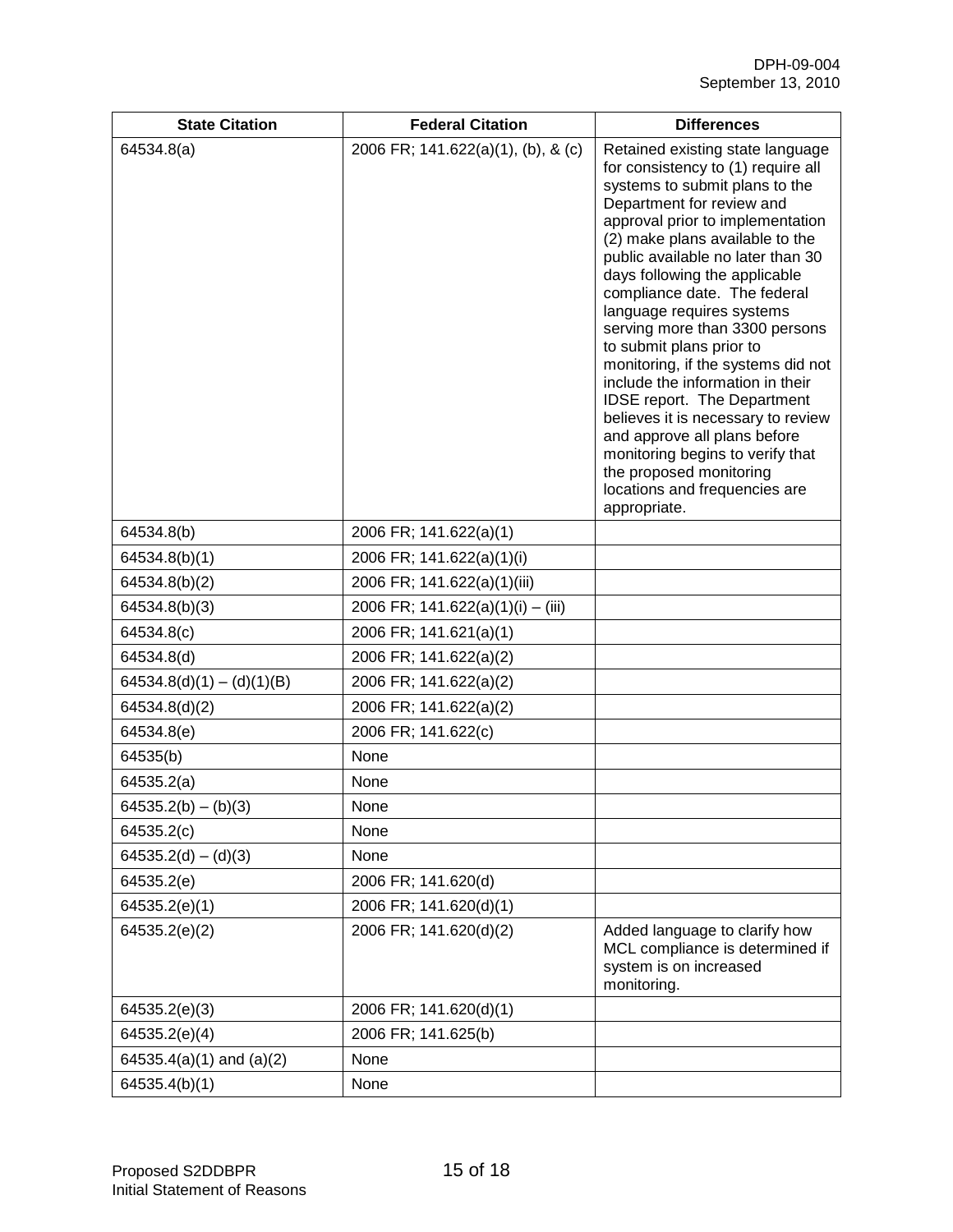| <b>State Citation</b>    | <b>Federal Citation</b>                 | <b>Differences</b> |
|--------------------------|-----------------------------------------|--------------------|
| 64535.4(c)(1) and (c)(2) | None                                    |                    |
| 64536.6, Section Title   | None                                    |                    |
| 64536.6                  | 2006 FR; 141.133(d)                     |                    |
| 64537, Section Title     | None                                    |                    |
| 64537(a)                 | 2006 FR; 141.629(a)(1) & (a)(2)         |                    |
| 64537(b) and (c)         | <b>None</b>                             |                    |
| 64537(d)                 | 2006 FR; 141.626(b)(1) &<br>(b)(2)(ii)  |                    |
| 64537(e)                 | 2006 FR; 141.629(b)                     |                    |
| 64537.2                  | 2006 FR; 141.629(a)                     |                    |
| 64537.2, Table 64537-A   | None                                    |                    |
| 64537.2, Table 64537-B   | 2006 FR; $141.629(a)(1) -$<br>(a)(2)(v) |                    |

#### **Documents Incorporated by Reference**

The following documents are incorporated by reference in the regulations as it would be too cumbersome, unduly expensive, or impractical to publish these documents into regulation.

- 1) 40 Code of Federal Regulations parts 141.131, 141.605, and 141.621 (74 Fed. Reg 30953 (June 29, 2009)), "National Primary Drinking Water Regulations: Minor Correction to Stage 2 Disinfectants and Disinfection Byproducts Rule and Changes in References to Analytical Methods".
- 2) 40 Code of Federal Regulations, parts 141.600, 141.601, 141.602, 141.603, 141.604, and 141.605 (71 Fed. Reg. 388 (January 4, 2006)), "Stage 2 Disinfectants and Disinfection Byproducts Rule".
- 3) 40 Code of Federal Regulations part 141.131 (71 Fed. Reg. 37168 (June 29, 2006)), "Stage 2 Disinfectants and Disinfection Byproducts Rule, Correction".
- 4) 40 Code of Federal Regulations part 141.131 (63 Fed. Reg. 69390 (December 16, 1998)), "Disinfectants and Disinfection Byproducts".
- 5) 40 Code of Federal Regulations parts 141.701(a)(4) and (a)(6) (71 Fed. Reg. 654 (January 5, 2006)), "Long Term 2 Enhanced Surface Water Treatment Rule".
- 6) 40 Code of Federal Regulations part 141.131 (66 Fed. Reg. 3770 (January 16, 2001)), "Revisions to the Interim Enhanced Surface Water Treatment Rule (IESWTR), the Stage 1 Disinfectants and Disinfection Byproducts Rule (Stage 1DBPR), and Revisions to the State Primacy Requirements to Implement the Safe Drinking Water Act (SDWA) Amendments".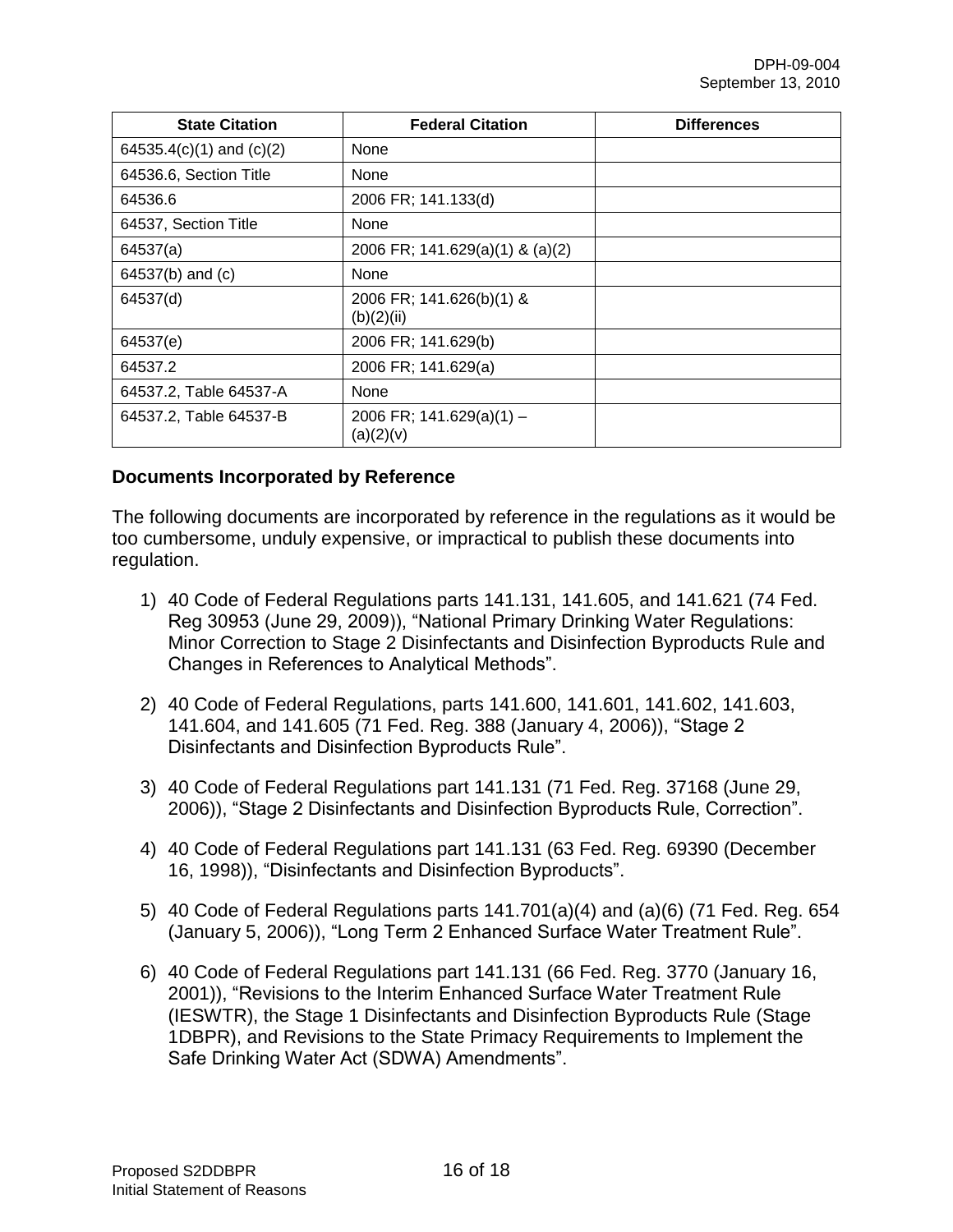Note: All Federal Register references may also be viewed, at no cost, through the following internet address: [http://www.gpoaccess.gov/fr/index.html.](http://www.gpoaccess.gov/fr/index.html)

### **Statements of Determination**

### *Alternatives Considered*

The Department has determined that no reasonable alternative considered or otherwise identified and brought to its attention would be more effective in carrying out the purpose for which this action is proposed, or would be as effective as and less burdensome to affected private persons than the proposed action.

### *Local Mandate Determination*

The Department has determined that the proposed regulations would not impose a mandate on local agencies or school districts that require state reimbursement because the proposed regulation implements a federal mandate for which the regulated community must comply, regardless of the adoption of this regulation, or imposes no significant quantifiable costs. As a result, local agencies or school districts should not incur costs resulting from the adoption of this regulation.

Local agencies/school districts currently incur costs in their operation of public water systems. These costs are not the result of a "new program or higher level of service" within the meaning of Article XIIIB, Section 6 of the California Constitution because they apply generally to all individuals and entities that operate public water systems in California and do not impose unique requirements on local governments. Therefore, no state reimbursement of these costs is required.

Local regulatory agencies also may incur costs for their responsibility to enforce federal regulations related to small public water systems (under 200 service connections) that they regulate. However, local agencies are authorized to assess fees to pay reasonable expenses incurred in enforcing statutes and regulations related to small public water systems (Health and Safety Code Section 101325). Therefore, no reimbursement of any incidental costs to local agencies in enforcing this regulation would be required, Government Code Section 17556(d).

# *Business Impact*

The Department is promulgating regulations substantially identical to federally mandated regulations. There are no significant differences related to fiscal impact between the proposed S2DDBPR regulations and the federal S2DDBPR regulations. Regardless of whether California adopts a regulation that parallels the federal S2DDBPR regulation, applicable water systems are required to comply with the federal S2DDBPR and will incur the associated costs. The adoption of the S2DDBPR portions of this regulation merely provide California's regulatory agencies with the authority to enforce the regulation, which would otherwise be enforced by the U.S. EPA. Additionally, the portions of the proposed regulation unrelated to the federal S2DDBPR have no fiscal impact on the regulated community.